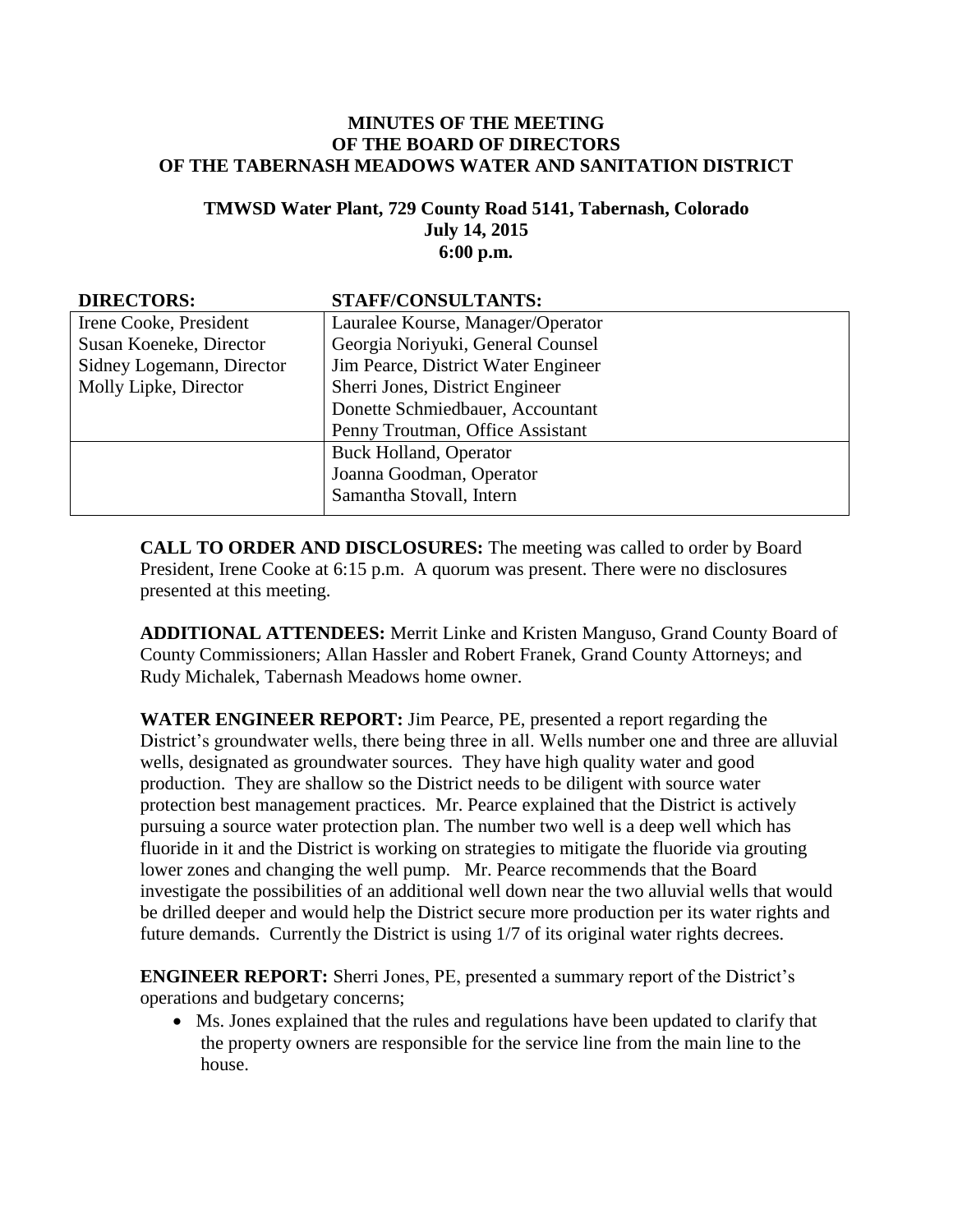- Work continues to lower fluoride levels in well 2 and a study is being conducted regarding siting test holes for a new well which will provide more capacity for the District.
- A project is underway to locate and raise four manholes located in Old Town Tabernash, which are buried.
- Ms. Jones discussed a flow equalization basin upstream of head-works to provide more detention time for the organic matter to break down and therefore be available to feed the process vs the situation now where it is being removed by the bar screen.
- Ms. Jones also explained that the minimum staffing recommended for the waste plant and collection system is 3.01 full time operators. This is what is required to have a safe operation and handle the 24/7 coverage required. Sherri cited the NEIWPCC manual which is the industry standard for determining staffing requirements in the waste water field. The District is short staffed and need to hire another full time operator.
- Ms. Jones also noted that a new truck was budgeted and has yet to be purchased. The District has a 2005 plow truck which is in good shape but the 2003 Ford Ranger is worn out.

**FINANCIAL REPORT:** Donette Schmiedbauer, District Accountant, presented a review of the financials at the end of the second quarter. Following discussion, it was duly moved by Molly Lipke, seconded by Sidney Logemann, and unanimously adopted to approve the April and May disbursements.

**LEGAL REPORT:** Georgia Noriyuki, General Counsel for the District, delivered a summary of policy and procedures status of the IGA with Grand County. She noted that some processes have worked well but many have not. Section 3.14 of the IGA requires that the parties adopt policies and procedures in relation to those items which affect the joint use, maintenance and operation of the Facility. The policies and procedures were drafted to address everyday operational issues including billing by the Treasurer, budgeting information provided to the County, billing of the County by the District, rating the properties fairly and requiring properties to connect to the sewer system in a fair way. The policies and procedures were not intended to address the issue of amending the IGA to allow the County to sell taps outside of the District. Assistant County Attorney Bob Franek stated that the sale of taps outside the District was what the County wanted to discuss. President Irene Cooke said she felt the policies and procedures were being held hostage by the county in order to get the District to amend the IGA.

## **BOCC AND GRAND COUNTY STAFF REGARDING IGA AND POLICIES AND PROCEDURES:**

The Grand County Commissioners want to be able to sell taps outside the community of Tabernash boundary which is detailed in the IGA. Irene Cooke informed Commissioners Linke and Manguso that the District would not agree to amend the IGA to allow the County to sell the "community taps" outside this boundary. Irene Cooke explained that the existing situation has been far from equitable for the Tabernash Meadows Water and Sanitation District property owners. The District property owners pay two thirds of the operation and maintenance costs and contribute less than one third of the flow to the plant. The County